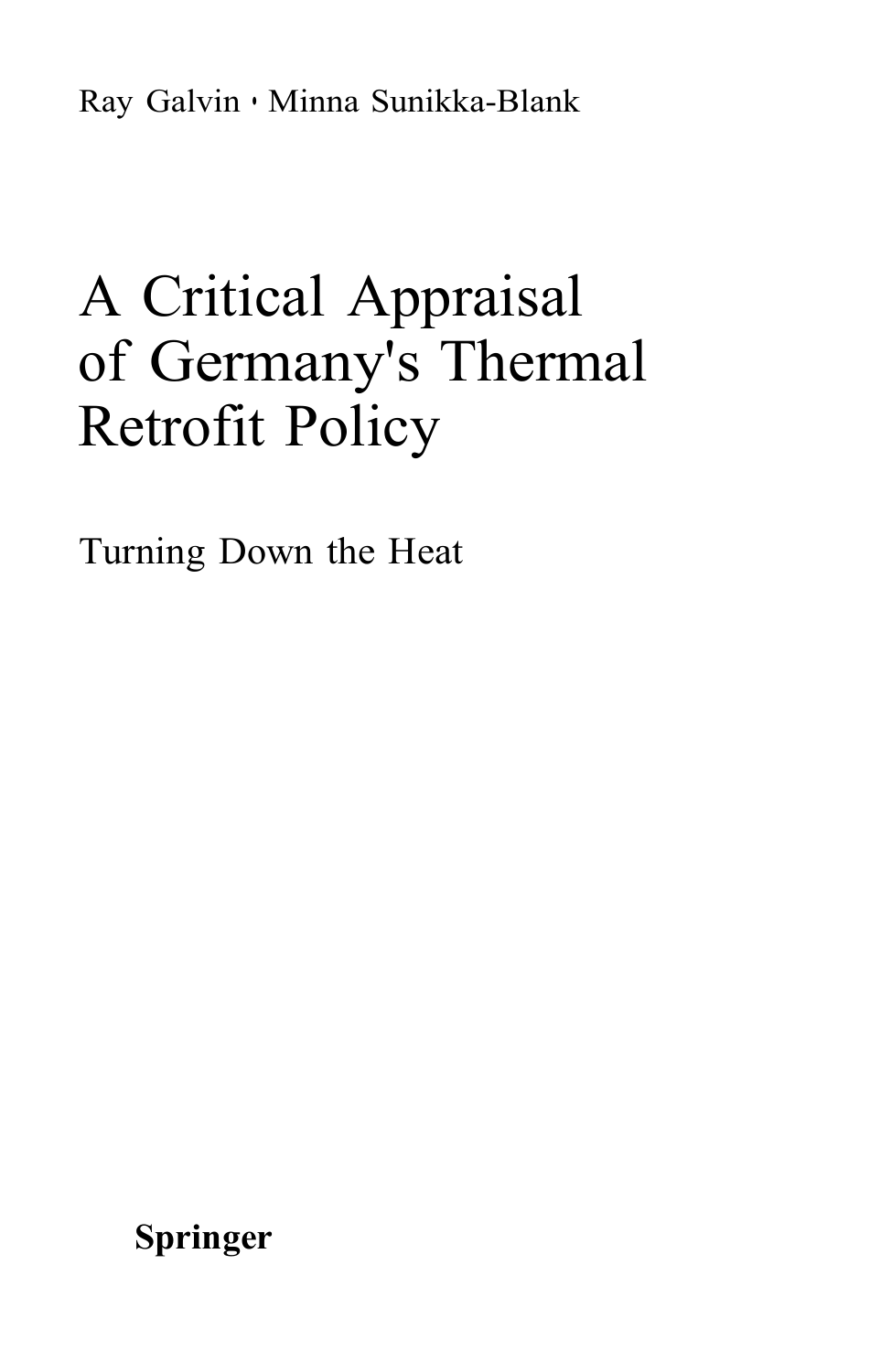## **Contents**

| 1            |                                              | <b>Introduction</b>                                | 1              |
|--------------|----------------------------------------------|----------------------------------------------------|----------------|
|              | 1.1                                          | The German Case                                    | 1              |
|              | 1.2                                          | Success or a Stalled Project?                      | $\sqrt{2}$     |
|              | 1.3                                          | Motivation for this Research                       | $\overline{3}$ |
|              | 1.4                                          | Fieldwork                                          | $\overline{4}$ |
|              | 1.5                                          | Themes of the Book                                 | 5              |
|              | 1.6                                          | Conventions and Variables Used in this Book        | 8              |
|              | References                                   | 9                                                  |                |
| $\mathbf{2}$ | <b>Development of German Retrofit Policy</b> |                                                    |                |
|              | 2.1                                          | Introduction                                       | 11             |
|              | 2.2                                          | The German Thermal Building Regulations            | 12             |
|              | 2.3                                          | <b>Federal Subsidies</b>                           | 17             |
|              | 2.4                                          | The Economic Viability of Thermal Retrofits        | 19             |
|              | 2.5                                          | Further Policy Levers: Energy Advice, Energy       |                |
|              |                                              | Certificates and Demonstration Projects            | 21             |
|              | 2.6                                          | Achievements and the 80% Goal                      | 23             |
|              | 2.7                                          | Conclusions and Implications                       | 24             |
|              | References                                   |                                                    | 25             |
| 3            | <b>German Retrofit Policy in Context</b>     |                                                    |                |
|              | 3.1                                          | Introduction                                       | 29             |
|              | 3.2                                          | European Directives                                | 30             |
|              |                                              | Energy Efficiency Directive<br>3.2.1               | 30             |
|              |                                              | Energy Performance of Buildings Directive<br>3.2.2 | 31             |
|              | 3.3                                          | Regulations Versus Market Led Approach             | 32             |
|              | 3.4                                          | <b>Economic Instruments</b>                        | 34             |
|              |                                              | Negative Fiscal Instruments<br>3.4.1               | 35             |
|              |                                              | 3.4.2 Positive Fiscal Instruments                  | 36             |
|              | 3.5                                          | Deep Versus Incremental Retrofits                  | 38             |
|              | 3.6                                          | Technical Measures Versus Behaviour                | 40             |
|              | 3.7                                          | Conclusions and Implications                       |                |
|              | References                                   |                                                    | 43             |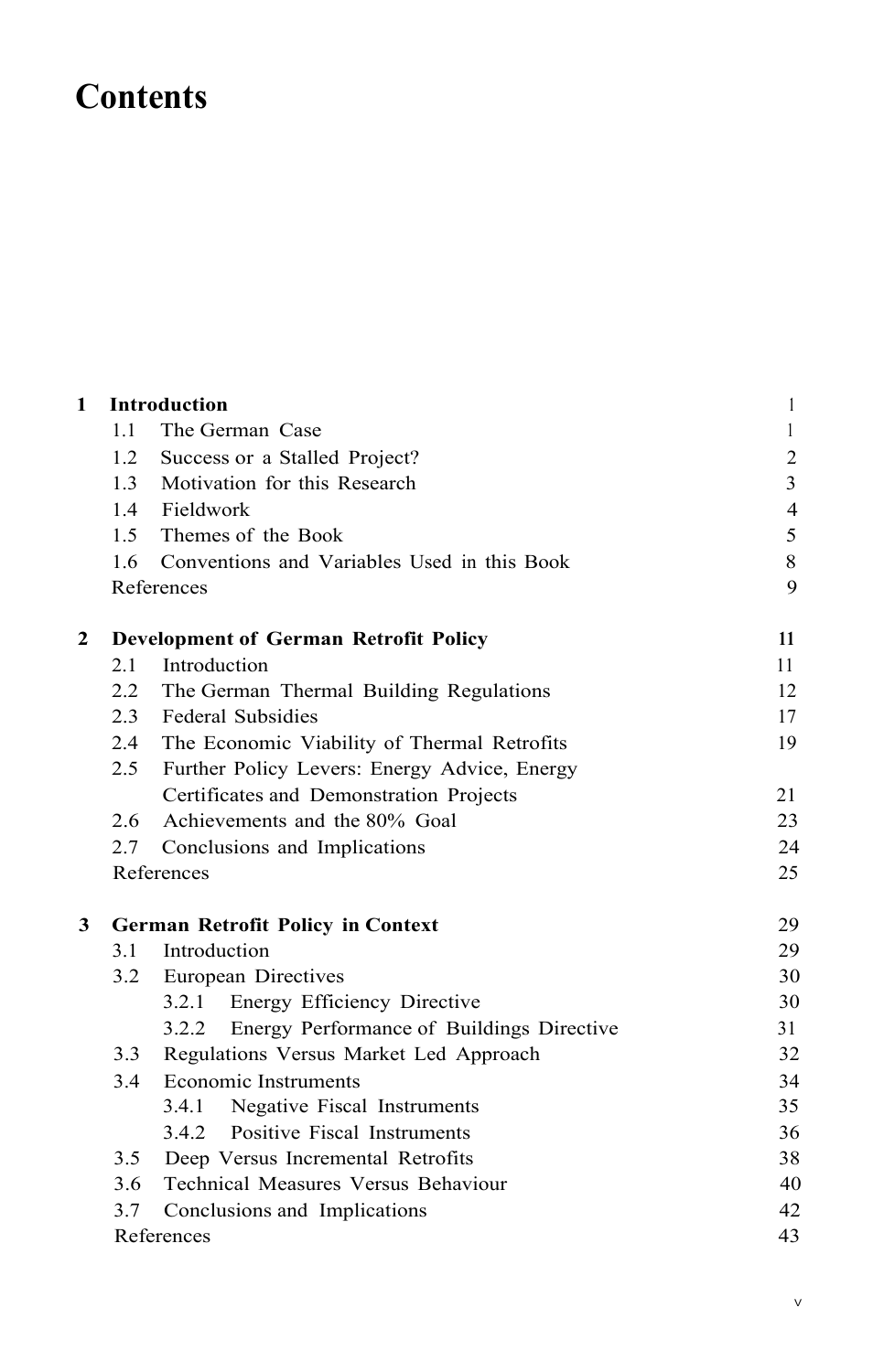| 4 |                                                     |                                                       | The Technical Potential and Limitations of Thermal  |    |  |  |
|---|-----------------------------------------------------|-------------------------------------------------------|-----------------------------------------------------|----|--|--|
|   |                                                     |                                                       | <b>Retrofits in Germany</b>                         | 47 |  |  |
|   | 4.1                                                 | Introduction                                          |                                                     | 47 |  |  |
|   | 4.2                                                 |                                                       | Thermal Upgrade Features and Components             | 48 |  |  |
|   |                                                     | 4.2.1                                                 | Heat Loss in Residential Buildings: Conduction,     |    |  |  |
|   |                                                     |                                                       | Radiation, and Convection                           | 48 |  |  |
|   |                                                     | 4.2.2                                                 | Surface Area, Building Geometry, and Heat Loss      | 53 |  |  |
|   |                                                     |                                                       | 4.2.3 Air Leakage and Solar Gain                    | 53 |  |  |
|   | 4.3                                                 |                                                       | Germany and the Physics of Thermal Upgrades         | 54 |  |  |
|   |                                                     | 4.3.1                                                 | <b>Transmission Losses</b>                          | 55 |  |  |
|   |                                                     | 4.3.2                                                 | Quantity of Energy Consumed                         | 56 |  |  |
|   |                                                     |                                                       | 4.3.3 Heating Degree-Days                           | 56 |  |  |
|   |                                                     | 4.3.4                                                 | The German Standard for Calculating Theoretical     |    |  |  |
|   |                                                     |                                                       | <b>Heating Consumption</b>                          | 57 |  |  |
|   | 4.4                                                 | Practical Problems of Thermal Retrofits in the German |                                                     |    |  |  |
|   |                                                     |                                                       | <b>Housing Stock</b>                                | 58 |  |  |
|   |                                                     | 4.4.1                                                 | The Law of Diminishing Returns                      | 58 |  |  |
|   |                                                     | 4.4.2                                                 | The Wall and Roof Dilemma                           | 59 |  |  |
|   |                                                     |                                                       | 4.4.3 Fragile External Wall Insulation              | 61 |  |  |
|   |                                                     |                                                       | 4.4.4 Ventilation and Mould Risks                   | 62 |  |  |
|   | 4.5<br>Conclusions and Implications                 |                                                       |                                                     | 63 |  |  |
|   |                                                     | References                                            |                                                     | 64 |  |  |
| 5 | The Prebound Effect: Discrepancies Between Measured |                                                       |                                                     |    |  |  |
|   |                                                     |                                                       | and Calculated Consumption                          | 67 |  |  |
|   | 5.1                                                 |                                                       | Introduction                                        | 67 |  |  |
|   | 5.2                                                 | The Actual Measured Energy Consumption                |                                                     |    |  |  |
|   |                                                     |                                                       | in German Dwellings                                 | 70 |  |  |
|   | 5.3                                                 | Possible Reasons for the Gap                          |                                                     |    |  |  |
|   | 5.4                                                 |                                                       | The Prebound Effect in Household Energy Consumption | 75 |  |  |
|   | 5.5                                                 |                                                       | Evidence from Other European Countries              | 77 |  |  |
|   |                                                     |                                                       | 5.5.1 Dutch Households                              | 78 |  |  |
|   |                                                     | 5.5.2                                                 | UK Households                                       | 78 |  |  |
|   |                                                     |                                                       | 5.5.3 Belgian Households                            | 78 |  |  |
|   |                                                     | 5.5.4                                                 | French Households                                   | 79 |  |  |
|   | 5.6                                                 |                                                       | Conclusions and Implications                        | 81 |  |  |
|   |                                                     | References                                            |                                                     | 82 |  |  |
| 6 | The Economics of Thermal Retrofits in Germany       |                                                       |                                                     |    |  |  |
|   | 6.1                                                 |                                                       | Introduction                                        | 85 |  |  |
|   | 6.2                                                 |                                                       | Which Costs are Counted                             | 87 |  |  |
|   | 6.3                                                 |                                                       | Technical Limitations and the Economics             |    |  |  |
|   |                                                     | 88                                                    |                                                     |    |  |  |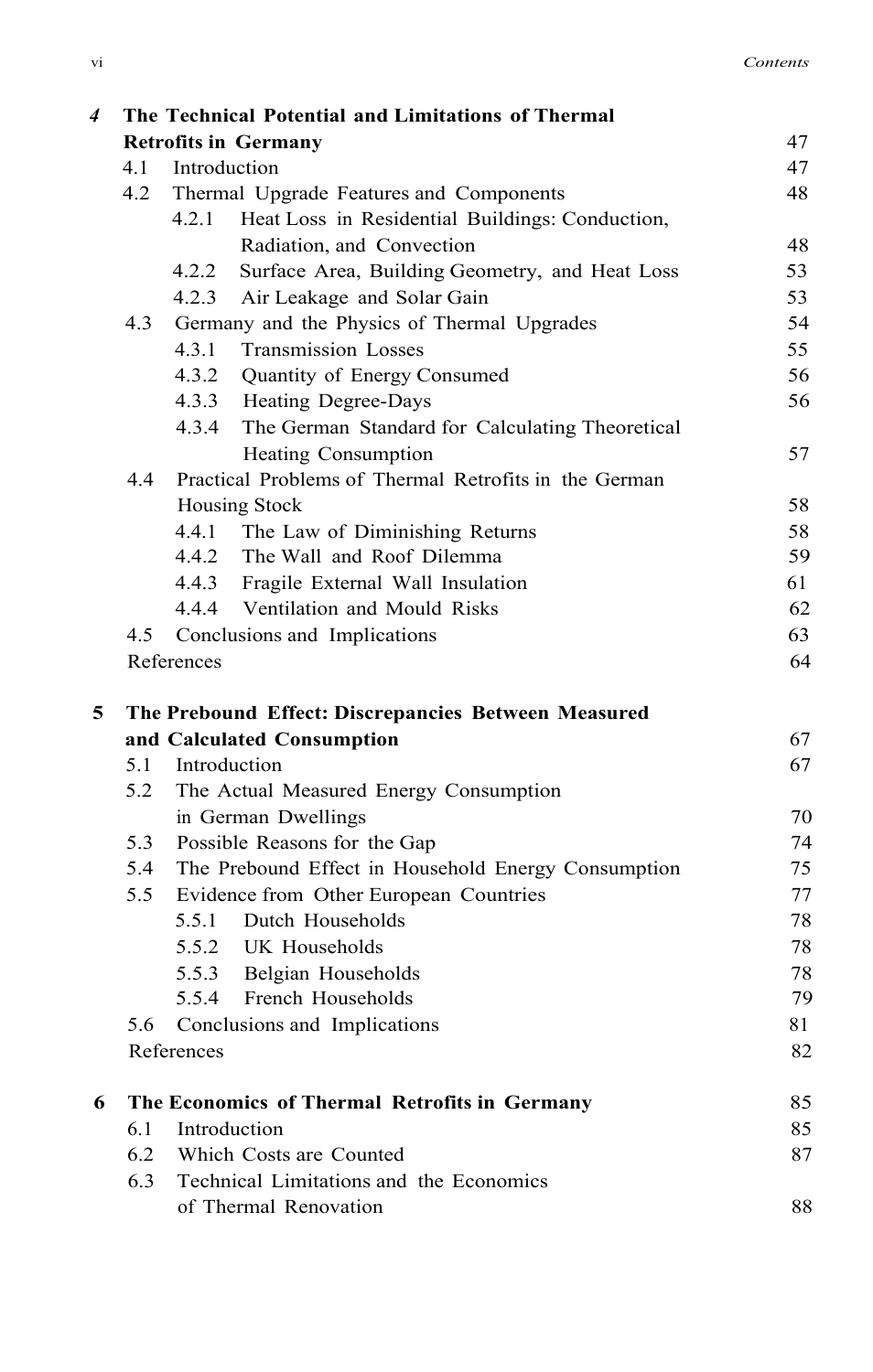|   | 6.4                                             | The Timing of the Savings: The Issue of Exponential Curves      | 89          |  |  |
|---|-------------------------------------------------|-----------------------------------------------------------------|-------------|--|--|
|   | 6.5                                             | Prebound Effect and Economic Viability                          | 92          |  |  |
|   | 6.6                                             | CO <sub>2</sub> Abatement and Economic Viability                | 94          |  |  |
|   | 6.7                                             | Economic Viability as a Policy Condition:                       |             |  |  |
|   |                                                 | The UK Green Deal                                               | 98          |  |  |
|   | 6.8                                             | Conclusions and Implications                                    | 100         |  |  |
|   |                                                 | References                                                      | 101         |  |  |
| 7 |                                                 | Why is Domestic Heating Fuel Consumption                        |             |  |  |
|   |                                                 | <b>Falling in Germany?</b>                                      | 103         |  |  |
|   | 7.1                                             | Introduction                                                    | 103         |  |  |
|   | 7.2                                             | New Builds in 2000-2009                                         | 106         |  |  |
|   | 7.3                                             | Dwellings Abandoned in 2000-2009                                | 107         |  |  |
|   | 7.4                                             | Dwellings Retrofitted in 2000-2009                              | 108         |  |  |
|   |                                                 | General Considerations<br>7.4.1                                 | 108         |  |  |
|   |                                                 | 7.4.2<br>Annual Rate of Thermal Retrofits                       | 109         |  |  |
|   |                                                 | 7.4.3 Pre-retrofit Consumption in 2000                          | 110         |  |  |
|   |                                                 | Consumption Reduction per Retrofitted Dwelling<br>7.4.4         | 110         |  |  |
|   | 7.5                                             | Reductions Due to Nontechnical or Unexplained Factors           | <b>I</b> 11 |  |  |
|   | 7.6                                             | Conclusions and Implications                                    | 113         |  |  |
|   |                                                 | References                                                      | 114         |  |  |
| 8 | How Fuel Price Elasticity Affects the Economics |                                                                 |             |  |  |
|   |                                                 | of Thermal Retrofits                                            | 117         |  |  |
|   | 8.1                                             | Introduction                                                    | 117         |  |  |
|   | 8.2                                             | Including Price Elasticity in Cost-Benefit Analyses             | 119         |  |  |
|   |                                                 | 8.2.1 The Basic Model                                           | 119         |  |  |
|   |                                                 | 8.2.2 Including Price Elasticity of Demand                      | 121         |  |  |
|   |                                                 | 8.2.3 Long-Run and Year-on-Year Fuel Price Elasticity           |             |  |  |
|   |                                                 | of Demand                                                       | 123         |  |  |
|   | 8.3                                             | Finding a Value for Fuel Price Elasticity                       | 124         |  |  |
|   | 8.4                                             | Fuel Price Elasticity in Practice                               | 125         |  |  |
|   |                                                 | Case 1. The Highest Standard (28 kWh/m <sup>2</sup> a)<br>8.4.1 |             |  |  |
|   |                                                 | Without Fuel Price Elasticity                                   | 126         |  |  |
|   |                                                 | 8.4.2<br>The Other Three Cases                                  | 127         |  |  |
|   | 8.5                                             | Price Elasticity and Payback Time                               | 128         |  |  |
|   | 8.6                                             | Price Elasticity and the Cost of CO <sub>2</sub> Savings        | 129         |  |  |
|   |                                                 | The Quantity of CO2 Saved Through Retrofitting<br>8.6.1         | 129         |  |  |
|   |                                                 | The Cost of CO <sub>2</sub> Saved Through Retrofitting<br>8.6.2 | 130         |  |  |
|   | 8.7                                             | Conclusions and Implications                                    | 131         |  |  |
|   |                                                 | References                                                      | 132         |  |  |